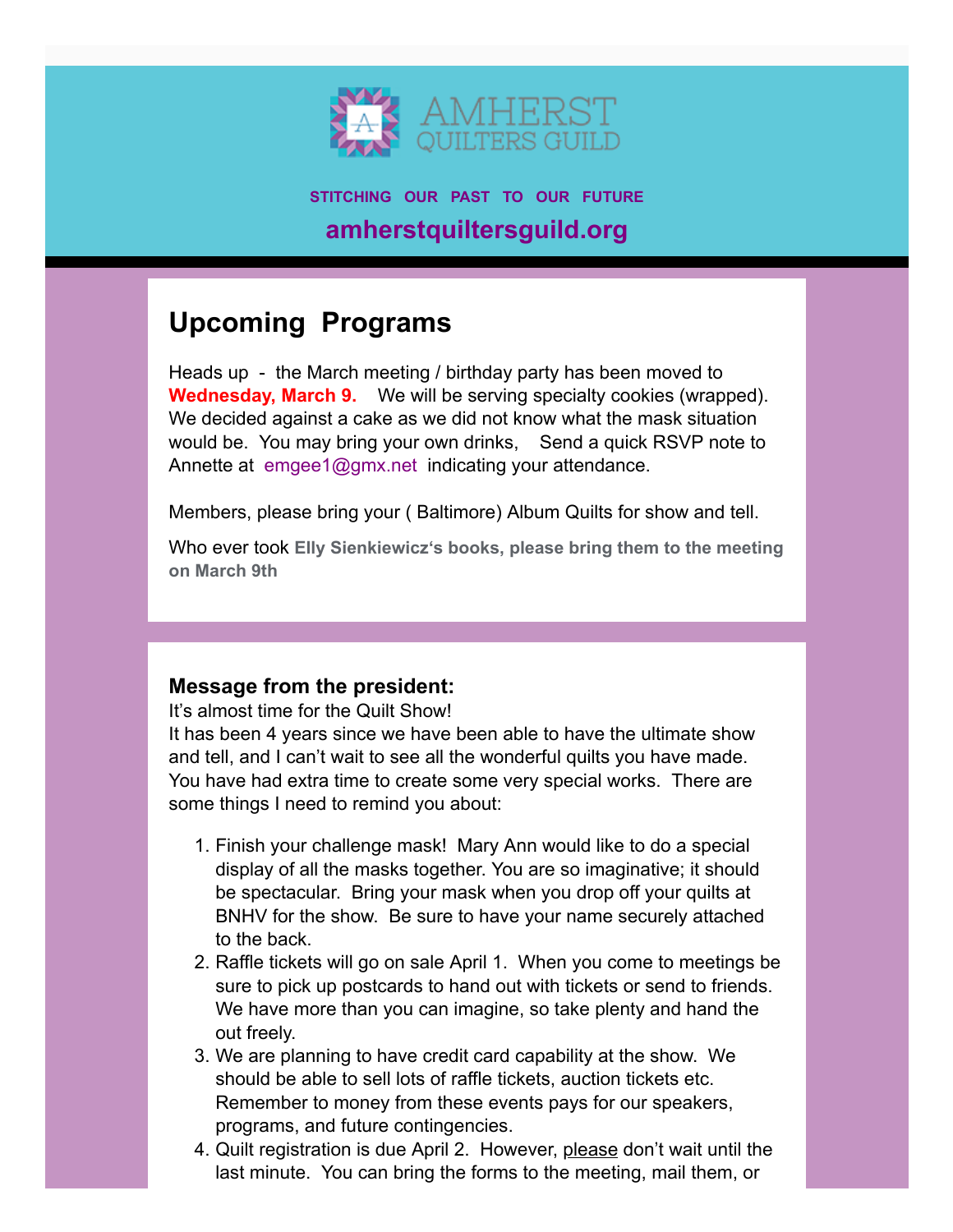drop the off at my house. I live at the corner of Maple and Youngs Roads so it's on the way to lots of places. I am the one typing the labels; I need all the time I can get. Typing, like knitting and cooking, is a skill I never mastered.

- 5. Promote the show! Take postcards, bookmarks, labels and put them everywhere! Don't assume that people in a non-quilty place wouldn't be interested. Lots of non-quilty people like to go the quilt shows. You never know. Your dental hygienist might be saying to herself right now, "I really would like to see a good quilt show."
- 6. Do your part.MaryAnn is still looking for volunteers.If you haven't offered to work on the show, contact her (MaryAnn Krafft, [kraffty72@yahoo.com\)](mailto:kraffty72@yahoo.com). There are lots of things each of us can do.

I can't wait! *Betty*

## **Minutes of the Board Meeting -Feb 1**

Submitted by Lori Racle

Attendance: Betty Lerner, JoAnn Castiglia, Rosellen Ring-Easton, JoAnne Greco, Sharon Militello, Lori Racle

President:

-The Facilities Questionaire was handed out at the last meeting and were collected. JoAnne will send to Mary Ann for the newsletter.

-Raffle tickets; will order 3000 for \$85.00 We will start selling the first of April. Will set up sales table near admissions and accept credit cards. Looking for the quilt postcards in the metal cabinets. We have about 500 of them. Discussed making stickers about membership for the backs.

Membership -JoAnne -currently we have 54 members -dropping numbers are a concern for many quilt guilds and groups

Program- Rosellen

-Jan meeting is ready: attendance was about 20; worked on orphan blocks.

-Feb - looking for your red and white quilts. Early Bird (6:15) - Betty Lerner is presenting roof quilting which is hand-pieced.

-March meeting is Wednesday March 9 and Linda Hunter will give an overview of our guild history for our birthday celebration.

Financial Report- JoAnn

-JoAnn ordered plastic sleeves with lanyards for our museum membership cards, guild membership cards (and Covid cards if desired).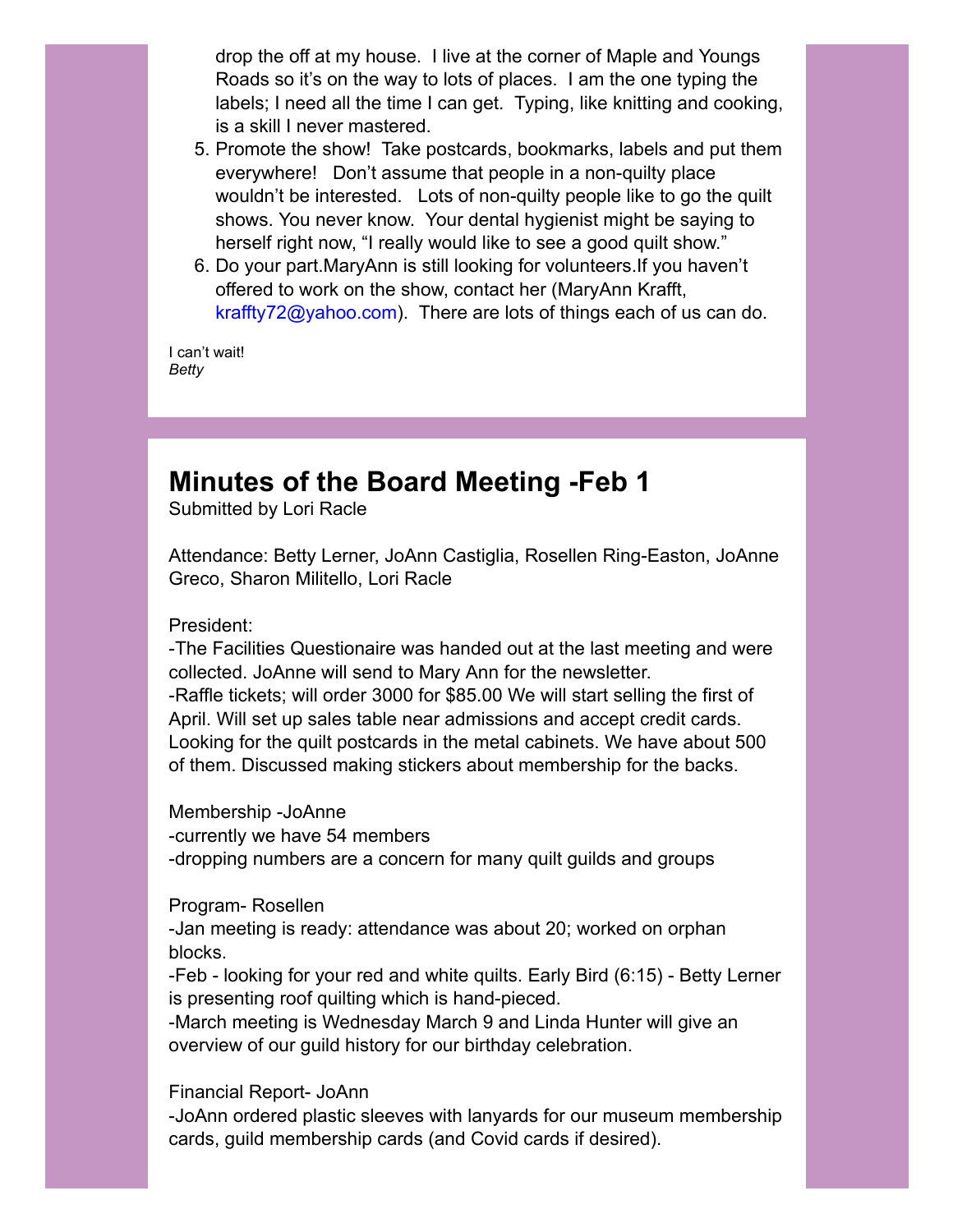## **Minutes of the Meeting -Feb 17**

Submitted by Lori Racle

#### Announcements- Betty Lerner

A. Please read your newsletters carefully. CHECK MEETING DATES! Dates have been finalized so check for necessary changes in this final edition. The March meeting will be **WEDNESDAY, MARCH 9th**. Copies of the calendar are available now and at future meetings.

B. Quilt raffle tickets have been ordered and we will begin selling April 1st with the raffle date of October 1st. There are labels and postcards available on the side table. Sue Kogler has bookmarks which she will distribute at the March meeting.

C. Be sure to let Betty Lerner know if any group needs to cancel a meeting so we can avoid the extra charges.

D. Registration of quilts for the Quilt Show should be sent to Betty Lerner.

#### Quilt Show - MaryAnn Krafft

1. Sign up sheets for workers are ready. We need help Mon. and Tuesday

- to assist Tim with hanging quilts
- 2. Thursday is the Preview Party.
- 3. Show opens at 10am on Friday

Membership- JoAnne Greco- is 56 currently

Treasurer- Sharon Millitello

Expenses- \$300 storage; \$1395 dues to museum

Birthday Party (no cost) March 9th

PLEASE REMEMBER TO PROMOTE OUR QUILT SHOW AND RAFFLE!!!! April 29- May 1

### **Early Bird Special** by MaryEllen Cannon

There will be an early bird special at 6:15 this month—topic and presenter yet to be determined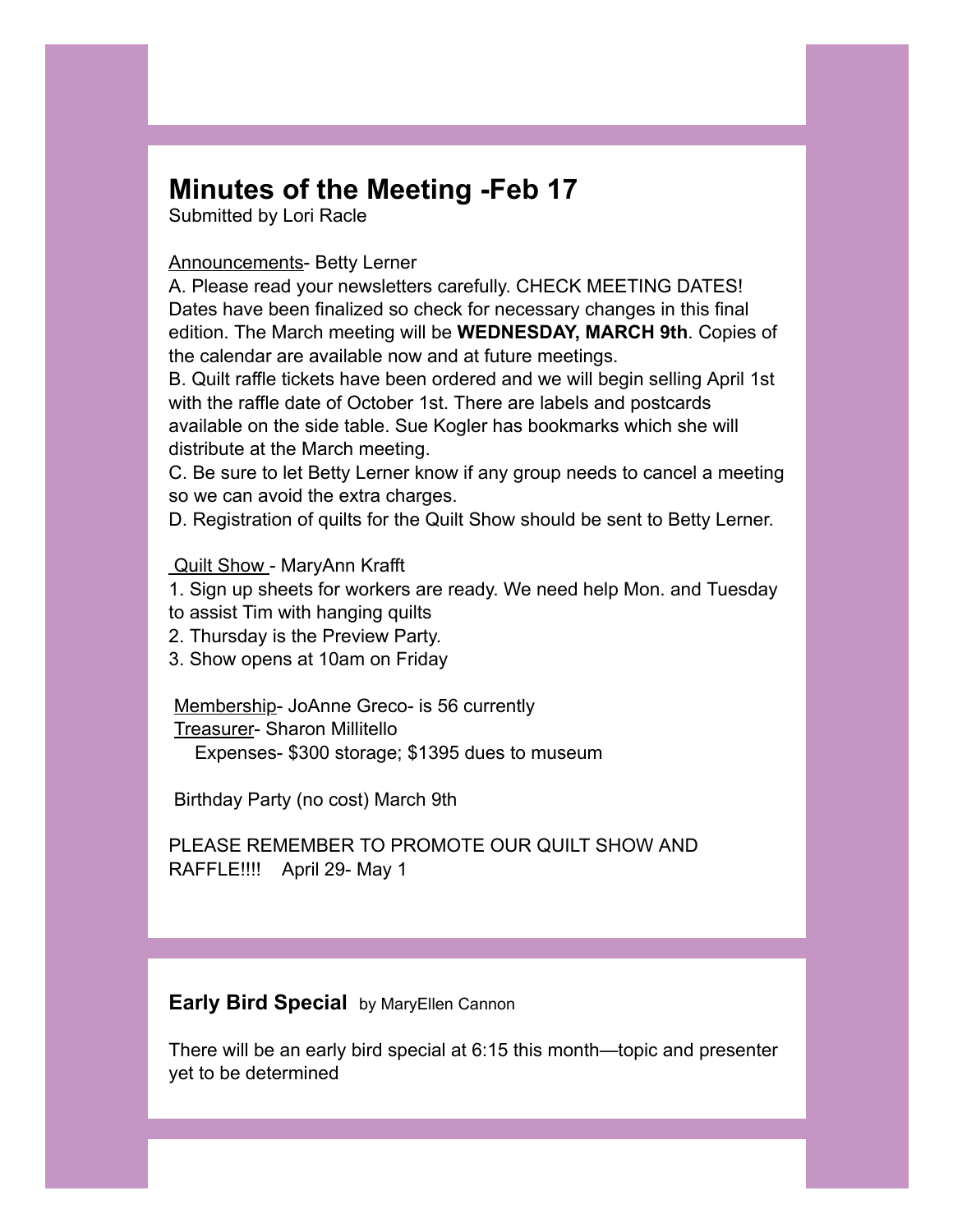### **Red & White Lecture AQG 2/2022**

Here is a video of February's meeting featuring red & white quilts. https://youtu.be/RAMyv\_blu-Y\_

### **Books:**

Kassia St. Clair :The secret lives of colour Victoria Finlay: Colour Red and White Quilts: Infinite Variety: Presented by The American Folk Art Museum - <https://www.rizzoliusa.com/book/9780847846528> Red & White Quilting: An iconic Tradition in 40 Blocks - by Linda **Pumphrey** 

## **Websites:**

More than 24,000 people came to see "Infinite Variety: Three Centuries of Red and White Quilts," presented by the museum at the Park Avenue Armory. <https://www.youtube.com/watch?v=fc009Mo5uXY> [https://www.youtube.com/watch?v=Ty\\_XgIbH1hQ](https://www.youtube.com/watch?v=Ty_XgIbH1hQ)

Choosing and testing red fabrics - To wash or not to wash, that is the question [https://www.youtube.com/watch?v=FU6gU-vRYsE.](https://www.youtube.com/watch?v=FU6gU-vRYsE)

Hidden Messages in Company Logos

<https://www.rd.com/list/secret-messages-company-logos/>

<https://www.rd.com/article/why-so-many-logos-are-red/>

<https://www.thestreet.com/lifestyle/food-drink/history-of-cola-cola>

<https://www.chimuadventures.com/blog/2016/07/santa-claus/>

## **Quilts Unmasked 2022** by MaryAnn Krafft

This is the last monthly meeting before the Quilt Show. Fill our those registration forms and give them to Betty. Deadlijne is April 2. [https://www.amherstquiltersguild.org/wp-content/uploads/2022/01/entry](https://www.amherstquiltersguild.org/wp-content/uploads/2022/01/entry-form-pg1a.pdf)form-pg1a.pdf

Make your items for the boutique. This year you get 100% of the sale. Items \$20 and under go well. See the boutique sheets with the sheets to put your quilts in the show. Bring your items when you hand in your quilts and leave the rest to us.

https://www.amherstquiltersguild.org/wp[content/uploads/2020/01/Boutique%20Inventory.pdf](https://www.amherstquiltersguild.org/wp-content/uploads/2020/01/Boutique%20Inventory.pdf) [https://www.amherstquiltersguild.org/wp-](https://www.amherstquiltersguild.org/wp-content/uploads/2020/01/Boutique.pdf)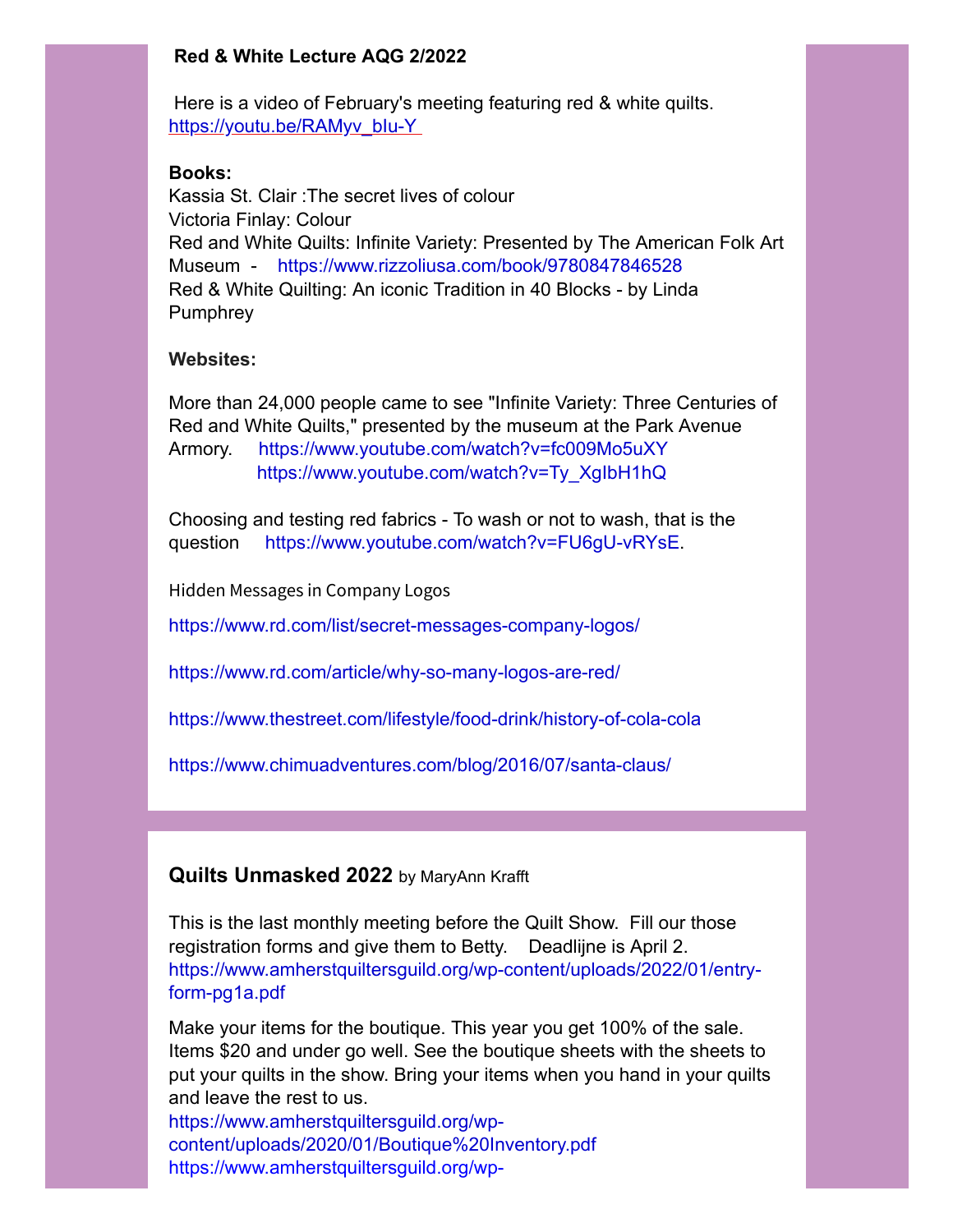### [content/uploads/2020/01/Boutique.pdf](https://www.amherstquiltersguild.org/wp-content/uploads/2020/01/Boutique.pdf)

Please save your plastic shopping bags for the book/fabric sale.

## **Sunshine & Shadow -** by Linda Hunter

Sylvia Siegel informed us last week (February 19) that her daughter,

Margaret, gave birth to twin girls, Emily and Samantha. They are in the NICU and doing well. Margaret is doing great (as are grandma and grandpa, who are with Margaret and her family).

## **From the Quilters Consortium:**



Create a quilt using your favorite construction method within three categories of a childhood game.

- **Rock** includes traditional blocks/piecing, whole cloth quilts and yo-yo methods
- **Paper** includes any type of foundation piecing method
- **Scissors** includes any appliqué method.

The number of entries in each category may answer the age-old question of Rock/Paper/Scissors superiority.

Entries may combine techniques and participants will be asked to choose which category best represents their entries.

**More Information & Call for Entry at** [www.qcnys.org/challenge/.](https://qcnys.us3.list-manage.com/track/click?u=9a0967ae7978ec289ffcbb41c&id=e3e9c2f1bf&e=4eb0bac314)

## **Community Service**

Do you knit or crochet? We have an opportunity for you! Hearts recevied 10,000 bars of soap and they are looking for creative hands to make soap sacks/loofahs for the homeless.

<https://heartsforthehomeless.org/soap-sack/>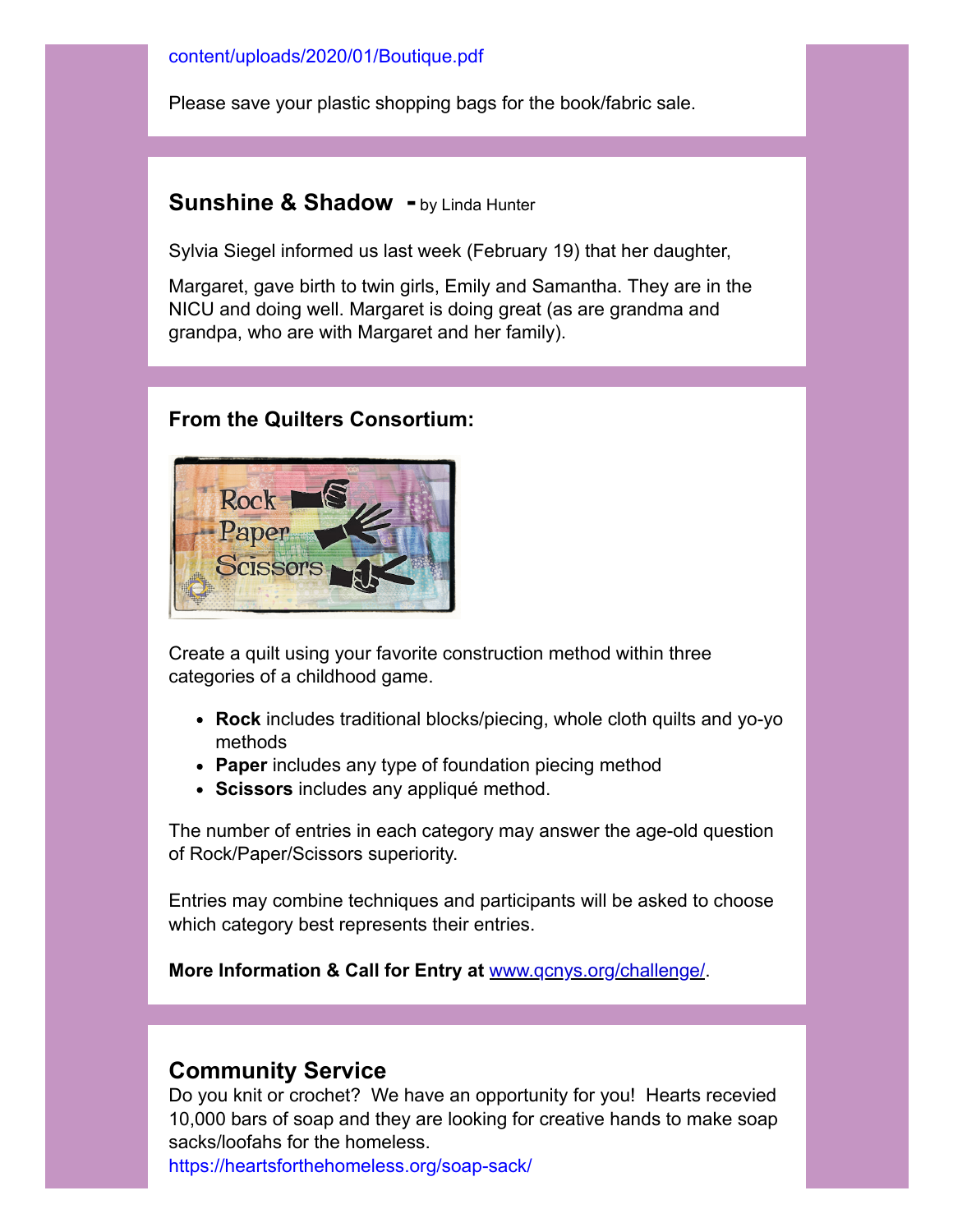### **Upcoming Events**

March 23-26 - Lancaster Quilt Show at the DoubleTree Inn. <https://www.thelancasterquiltshow.com/>

May 20-22 Genesee Valley QuiltFest at the RIT campus - Enter Quilts now thru March 10. <https://www.geneseevalleyquiltfest.com/>

Friday, August 26, at The Y at Watson Woods in Painted Post, NY Sunny Side Up a Master Class with Gyleen X. Fitzgerald A field of sunflowers just makes you happy. Recreate your favorite sunflowers or imagine electric new varieties. Sunny Side Up cleverly uses two sizes of kite polygon cut from 3" and 5½" strips. You will learn how to construct a perfect "Crisscross" and "Butterfly Seam" for effortless stitching. It's so easy – you'll fall in love. Click HERE for info & registration [https://qcnys.org/masterclass](https://qcnys.org/masterclass/)

## **Calendar of Events**

#### **March:**

 Mar 3 - Thursday - Historic Homes 10am-4pm Mar 9 - **Wednesday** - Early Bird at 6:15 Guild meeting 7pm – 9pm Mar 31 - Thursday - Community Service 10am-4pm

**April: Apr 2 - Quilt Show registration deadline** Apr 7 Thur - Historic Homes 10am-4pm Apr 14 Thur - ?? sub-group?? 10am-4pm  **Apr 22 - May 1 Quilt Show**  Apr 22 - Friday - take in day 10am- 4pm Apr 23 - Saturday - take in day 10am- 2pm Apr 25 & 26 - Monday & Tuesday - 9:30am-4pm Apr 27 - Wednesday - 9:30 am - 4pm Apr 28 - Thursday - preview party 5:30-9pm Apr 29 - Friday Show Day 9:30 am - 4:30 Apr 30 - Saturday - Show Day 9:30am - 4:30 May 1 - Sunday - Show Day 11:30am - 6pm

## **Officers**

**President** - Betty Lerner **First Vice President** - Annette Meyer-Grunow & Rosellen Ring-Easton